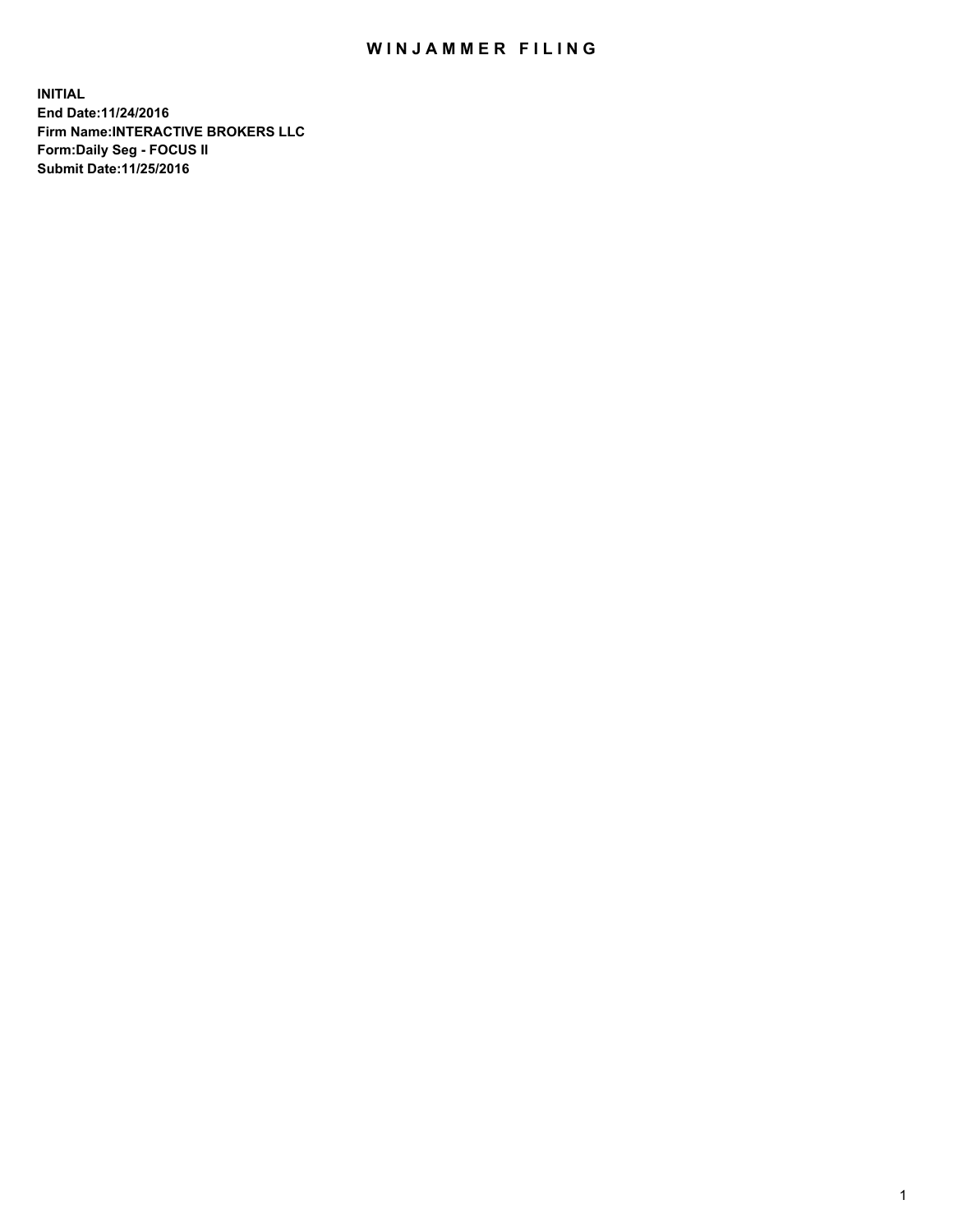## **INITIAL End Date:11/24/2016 Firm Name:INTERACTIVE BROKERS LLC Form:Daily Seg - FOCUS II Submit Date:11/25/2016 Daily Segregation - Cover Page**

| Name of Company<br><b>Contact Name</b><br><b>Contact Phone Number</b><br><b>Contact Email Address</b>                                                                                                                                                                                                                          | <b>INTERACTIVE BROKERS LLC</b><br>James Menicucci<br>203-618-8085<br><u>jmenicucci@interactivebrokers.c</u><br>om |
|--------------------------------------------------------------------------------------------------------------------------------------------------------------------------------------------------------------------------------------------------------------------------------------------------------------------------------|-------------------------------------------------------------------------------------------------------------------|
| FCM's Customer Segregated Funds Residual Interest Target (choose one):<br>a. Minimum dollar amount: ; or<br>b. Minimum percentage of customer segregated funds required:%; or<br>c. Dollar amount range between: and; or<br>d. Percentage range of customer segregated funds required between:% and%.                          | $\overline{\mathbf{0}}$<br>0<br>155,000,000 245,000,000<br>0 <sub>0</sub>                                         |
| FCM's Customer Secured Amount Funds Residual Interest Target (choose one):<br>a. Minimum dollar amount: ; or<br>b. Minimum percentage of customer secured funds required:%; or<br>c. Dollar amount range between: and; or<br>d. Percentage range of customer secured funds required between:% and%.                            | $\overline{\mathbf{0}}$<br>$\overline{\mathbf{0}}$<br>80,000,000 120,000,000<br>00                                |
| FCM's Cleared Swaps Customer Collateral Residual Interest Target (choose one):<br>a. Minimum dollar amount: ; or<br>b. Minimum percentage of cleared swaps customer collateral required:% ; or<br>c. Dollar amount range between: and; or<br>d. Percentage range of cleared swaps customer collateral required between:% and%. | $\overline{\mathbf{0}}$<br>$\overline{\mathbf{0}}$<br>0 <sub>0</sub><br><u>00</u>                                 |

Attach supporting documents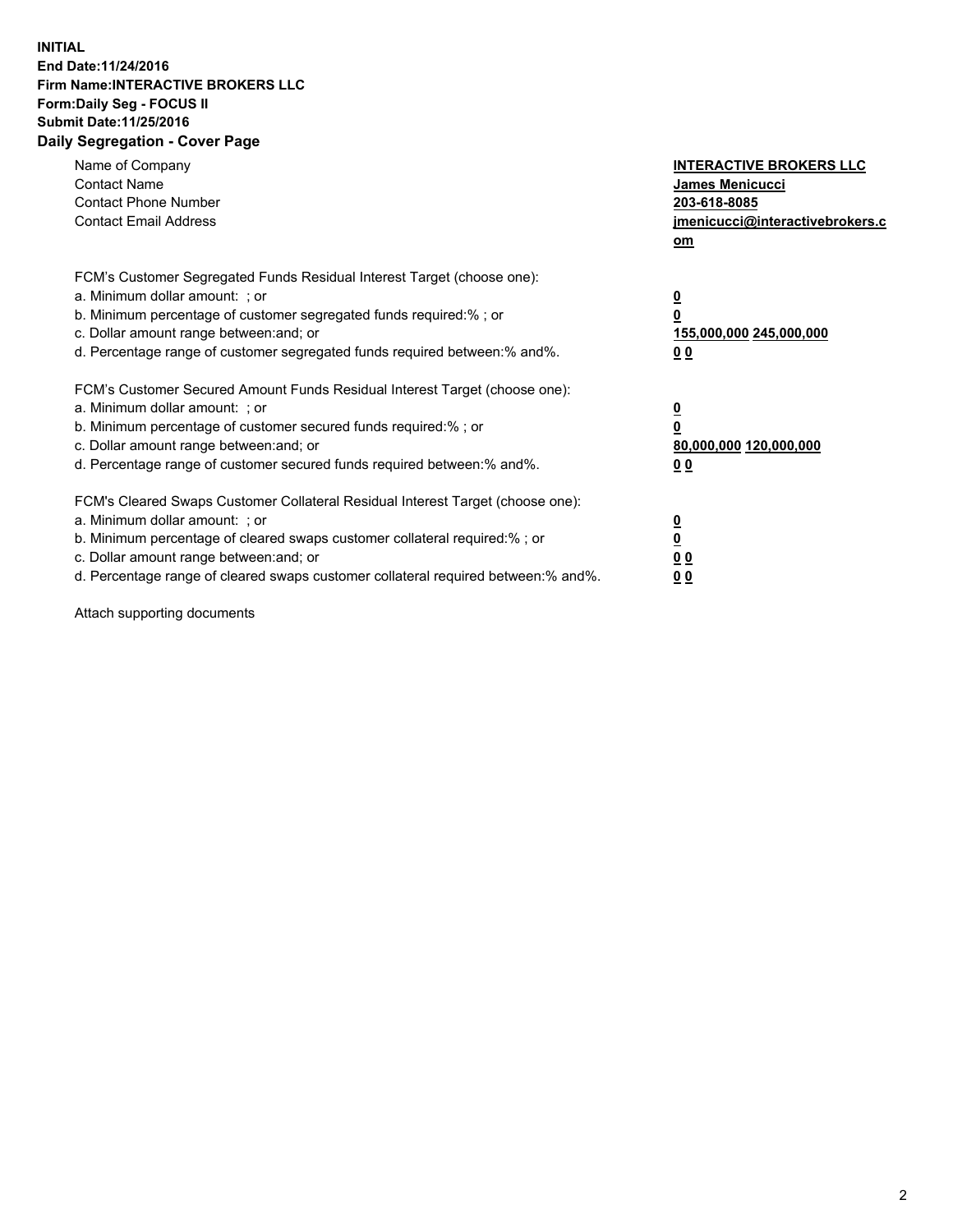## **INITIAL End Date:11/24/2016 Firm Name:INTERACTIVE BROKERS LLC Form:Daily Seg - FOCUS II Submit Date:11/25/2016 Daily Segregation - Secured Amounts**

|                | Dany Ocgregation - Oceanea Annoanta                                                         |                                   |
|----------------|---------------------------------------------------------------------------------------------|-----------------------------------|
|                | Foreign Futures and Foreign Options Secured Amounts                                         |                                   |
|                | Amount required to be set aside pursuant to law, rule or regulation of a foreign            | $0$ [7305]                        |
|                | government or a rule of a self-regulatory organization authorized thereunder                |                                   |
| $\mathbf{1}$ . | Net ledger balance - Foreign Futures and Foreign Option Trading - All Customers             |                                   |
|                | A. Cash                                                                                     | 335,820,519 [7315]                |
|                | B. Securities (at market)                                                                   | $0$ [7317]                        |
| 2.             | Net unrealized profit (loss) in open futures contracts traded on a foreign board of trade   | 5,207,332 [7325]                  |
| 3.             | Exchange traded options                                                                     |                                   |
|                | a. Market value of open option contracts purchased on a foreign board of trade              | 986,675 [7335]                    |
|                | b. Market value of open contracts granted (sold) on a foreign board of trade                | -109,739 [7337]                   |
| 4.             | Net equity (deficit) (add lines 1.2. and 3.)                                                | 341,904,787 [7345]                |
| 5.             | Account liquidating to a deficit and account with a debit balances - gross amount           | 2,059,314 [7351]                  |
|                | Less: amount offset by customer owned securities                                            | 0 [7352] 2,059,314 [7354]         |
| 6.             | Amount required to be set aside as the secured amount - Net Liquidating Equity              | 343,964,101 [7355]                |
|                | Method (add lines 4 and 5)                                                                  |                                   |
| 7.             | Greater of amount required to be set aside pursuant to foreign jurisdiction (above) or line | 343,964,101 [7360]                |
|                | 6.                                                                                          |                                   |
|                | FUNDS DEPOSITED IN SEPARATE REGULATION 30.7 ACCOUNTS                                        |                                   |
| 1.             | Cash in banks                                                                               |                                   |
|                | A. Banks located in the United States                                                       | $0$ [7500]                        |
|                | B. Other banks qualified under Regulation 30.7                                              | 0 [7520] 0 [7530]                 |
| 2.             | Securities                                                                                  |                                   |
|                | A. In safekeeping with banks located in the United States                                   | 396,948,730 [7540]                |
|                | B. In safekeeping with other banks qualified under Regulation 30.7                          | 0 [7560] 396,948,730 [7570]       |
| 3.             | Equities with registered futures commission merchants                                       |                                   |
|                | A. Cash                                                                                     | $0$ [7580]                        |
|                | <b>B.</b> Securities                                                                        | $0$ [7590]                        |
|                | C. Unrealized gain (loss) on open futures contracts                                         | $0$ [7600]                        |
|                | D. Value of long option contracts                                                           | $0$ [7610]                        |
|                | E. Value of short option contracts                                                          | 0 [7615] 0 [7620]                 |
| 4.             | Amounts held by clearing organizations of foreign boards of trade                           |                                   |
|                | A. Cash                                                                                     | $0$ [7640]                        |
|                | <b>B.</b> Securities                                                                        | $0$ [7650]                        |
|                | C. Amount due to (from) clearing organization - daily variation                             | $0$ [7660]                        |
|                | D. Value of long option contracts                                                           | $0$ [7670]                        |
|                | E. Value of short option contracts                                                          | 0 [7675] 0 [7680]                 |
| 5.             | Amounts held by members of foreign boards of trade                                          |                                   |
|                | A. Cash                                                                                     | 61,980,906 [7700]                 |
|                | <b>B.</b> Securities                                                                        | $0$ [7710]                        |
|                | C. Unrealized gain (loss) on open futures contracts                                         | 4,121,857 [7720]                  |
|                | D. Value of long option contracts                                                           | 986,675 [7730]                    |
|                | E. Value of short option contracts                                                          | -109,739 [7735] 66,979,699 [7740] |
| 6.             | Amounts with other depositories designated by a foreign board of trade                      | 0 [7760]                          |
| 7.             |                                                                                             |                                   |
|                | Segregated funds on hand                                                                    | $0$ [7765]                        |
| 8.<br>9.       | Total funds in separate section 30.7 accounts                                               | 463,928,429 [7770]                |
|                | Excess (deficiency) Set Aside for Secured Amount (subtract line 7 Secured Statement         | 119,964,328 [7380]                |
|                | Page 1 from Line 8)                                                                         |                                   |
| 10.            | Management Target Amount for Excess funds in separate section 30.7 accounts                 | 80,000,000 [7780]                 |
| 11.            | Excess (deficiency) funds in separate 30.7 accounts over (under) Management Target          | 39,964,328 [7785]                 |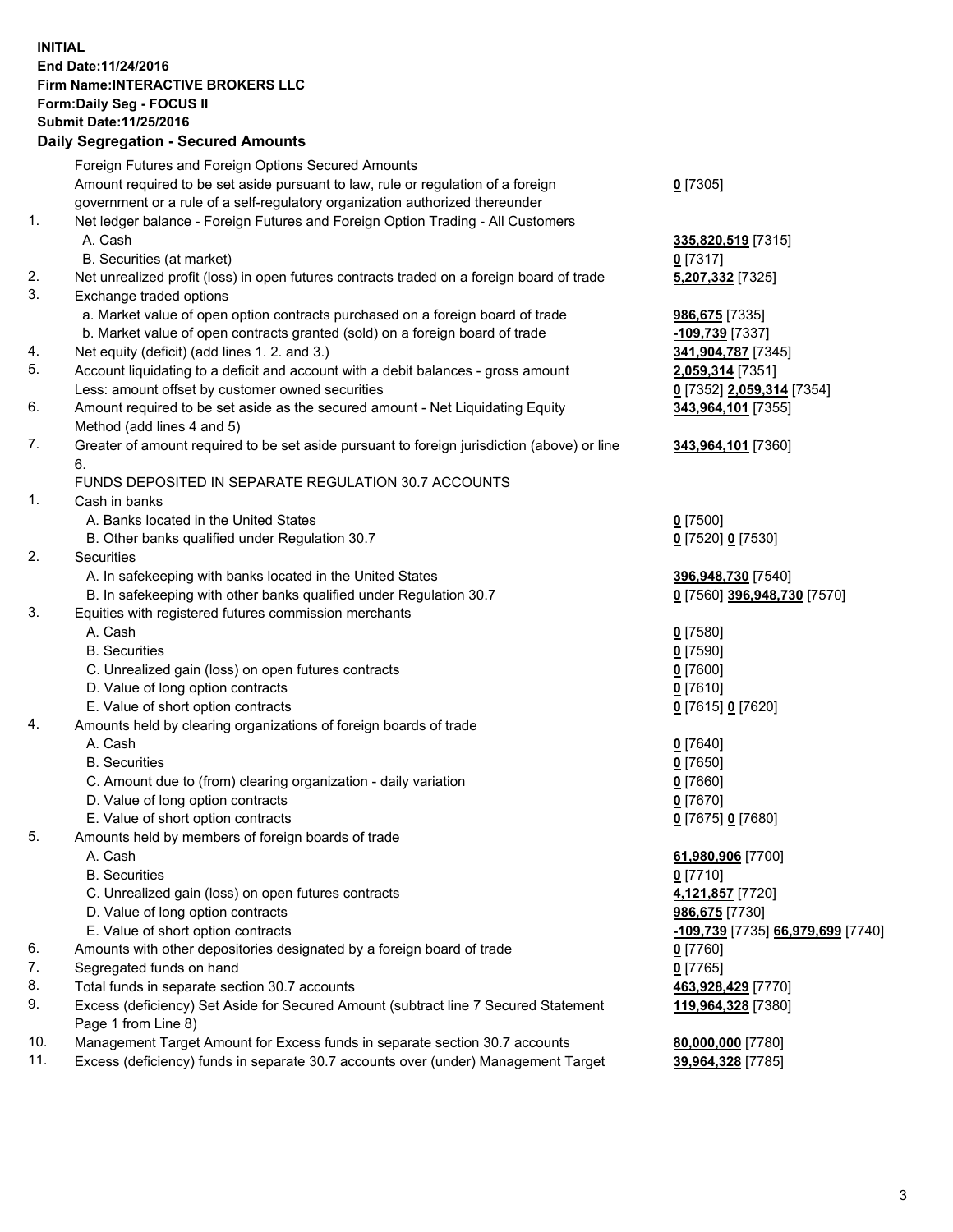**INITIAL End Date:11/24/2016 Firm Name:INTERACTIVE BROKERS LLC Form:Daily Seg - FOCUS II Submit Date:11/25/2016 Daily Segregation - Segregation Statement** SEGREGATION REQUIREMENTS(Section 4d(2) of the CEAct) 1. Net ledger balance A. Cash **3,348,857,469** [7010] B. Securities (at market) **0** [7020] 2. Net unrealized profit (loss) in open futures contracts traded on a contract market **-100,570,585** [7030] 3. Exchange traded options A. Add market value of open option contracts purchased on a contract market **131,104,586** [7032] B. Deduct market value of open option contracts granted (sold) on a contract market **-240,959,240** [7033] 4. Net equity (deficit) (add lines 1, 2 and 3) **3,138,432,230** [7040] 5. Accounts liquidating to a deficit and accounts with debit balances - gross amount **216,362** [7045] Less: amount offset by customer securities **0** [7047] **216,362** [7050] 6. Amount required to be segregated (add lines 4 and 5) **3,138,648,592** [7060] FUNDS IN SEGREGATED ACCOUNTS 7. Deposited in segregated funds bank accounts A. Cash **43,448,941** [7070] B. Securities representing investments of customers' funds (at market) **1,988,629,377** [7080] C. Securities held for particular customers or option customers in lieu of cash (at market) **0** [7090] 8. Margins on deposit with derivatives clearing organizations of contract markets A. Cash **25,805,730** [7100] B. Securities representing investments of customers' funds (at market) **1,382,761,560** [7110] C. Securities held for particular customers or option customers in lieu of cash (at market) **0** [7120] 9. Net settlement from (to) derivatives clearing organizations of contract markets **9,590,372** [7130] 10. Exchange traded options A. Value of open long option contracts **131,178,323** [7132] B. Value of open short option contracts **-241,038,423** [7133] 11. Net equities with other FCMs A. Net liquidating equity **0** [7140] B. Securities representing investments of customers' funds (at market) **0** [7160] C. Securities held for particular customers or option customers in lieu of cash (at market) **0** [7170] 12. Segregated funds on hand **0** [7150] 13. Total amount in segregation (add lines 7 through 12) **3,340,375,880** [7180] 14. Excess (deficiency) funds in segregation (subtract line 6 from line 13) **201,727,288** [7190] 15. Management Target Amount for Excess funds in segregation **155,000,000** [7194]

16. Excess (deficiency) funds in segregation over (under) Management Target Amount Excess

**46,727,288** [7198]